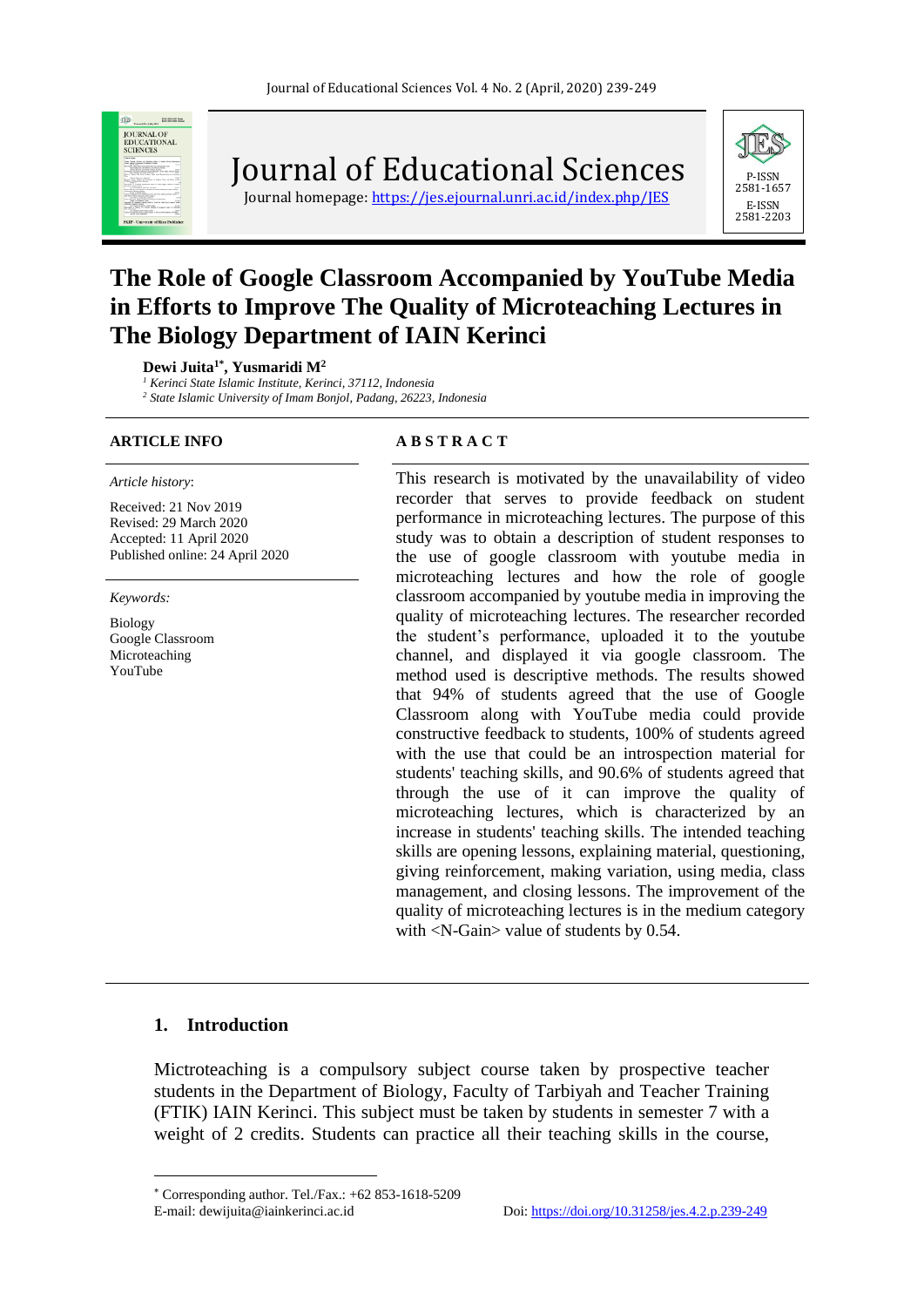this is in line with the opinion of Reddy (2019) who states "Microteaching is a teacher training technique for learning teaching skills". Microteaching is a teacher's training technique to practice teaching skills that will be used in schools or educational units later. Furthermore, Juita (2019) also stated "Microteaching is a controlled exercise focused on behavior in teaching and to train prospective educators in clear supervision". The teacher must carry out the teaching and learning process well so that the learning objectives can be achieved by the students (Marina, 2019). Ginanjar (2019) also explained "Teachers as the spearhead of education who are directly at the forefront of dealing with students are required to have adequate competence". The importance of microteaching class must be taught to prospective teacher students.

Microteaching lectures are held with the stages of teaching, giving criticism, and teaching again. This is in line with the opinion of Reddy (2019) who states that "Microteaching provides medical teachers an opportunity to build their confidence and improve both content and methods of teaching and develop specific teaching skills through a" teach, critique, re-teach "model". Methods of developing students' teaching skills through microteaching lectures in the form of teaching, criticism, and re-teaching as a form of improvement over previous teaching performances. The time given for one performance is 5 to 20 minutes and the number of students in a microteaching lecture may not exceed 20 students in one class. This is reinforced by Kulahci in Saban (2013) asserting that "In microteaching practice, lesson duration is short (5-20 minutes) and the number of students is few (not more than 20)". In the duration of the time students are required to be able to practice all of their teaching skills ranging from opening skills to closing skills.

Junita (2018) argues that "teaching and learning on campus is an activity that must be supported, either from learning media, places, lecturers, and students. Microteaching is one of the courses on campus for prospective educator campuses. In microteaching lectures needed the help of an audio visual media which will later help smooth microteaching lectures. Haryoko (2009) argues that "Audio-visual technology-based learning can be used as an alternative tool in optimizing the learning process, because several aspects include: a) easily packaged in the learning process, b) more interesting for learning, and c) can be used -edit (corrected) at any time. Reddy (2019) also added that activities in micro teaching lectures, one of which is "Proper use of audio-visual aids - The increased awareness of audiovisual aids and other equipment is important for this skill". The use of appropriate audio visual aids greatly influences success in microteaching lectures. One of the media or tools in question is video recording. According to Reddy (2019), the presence of video recording can help in the process of providing feedback, and the student automatically evaluates his own appearance.

The microteaching lecture cycle described by Saban (2013) begins with the planning stages which consist of making lesson plans or learning implementation plans in advance. Furthermore, students are given the opportunity to display their teaching skills to teach students in the real world that they will encounter. Along with the students performing, the lecturer in microteaching courses recorded a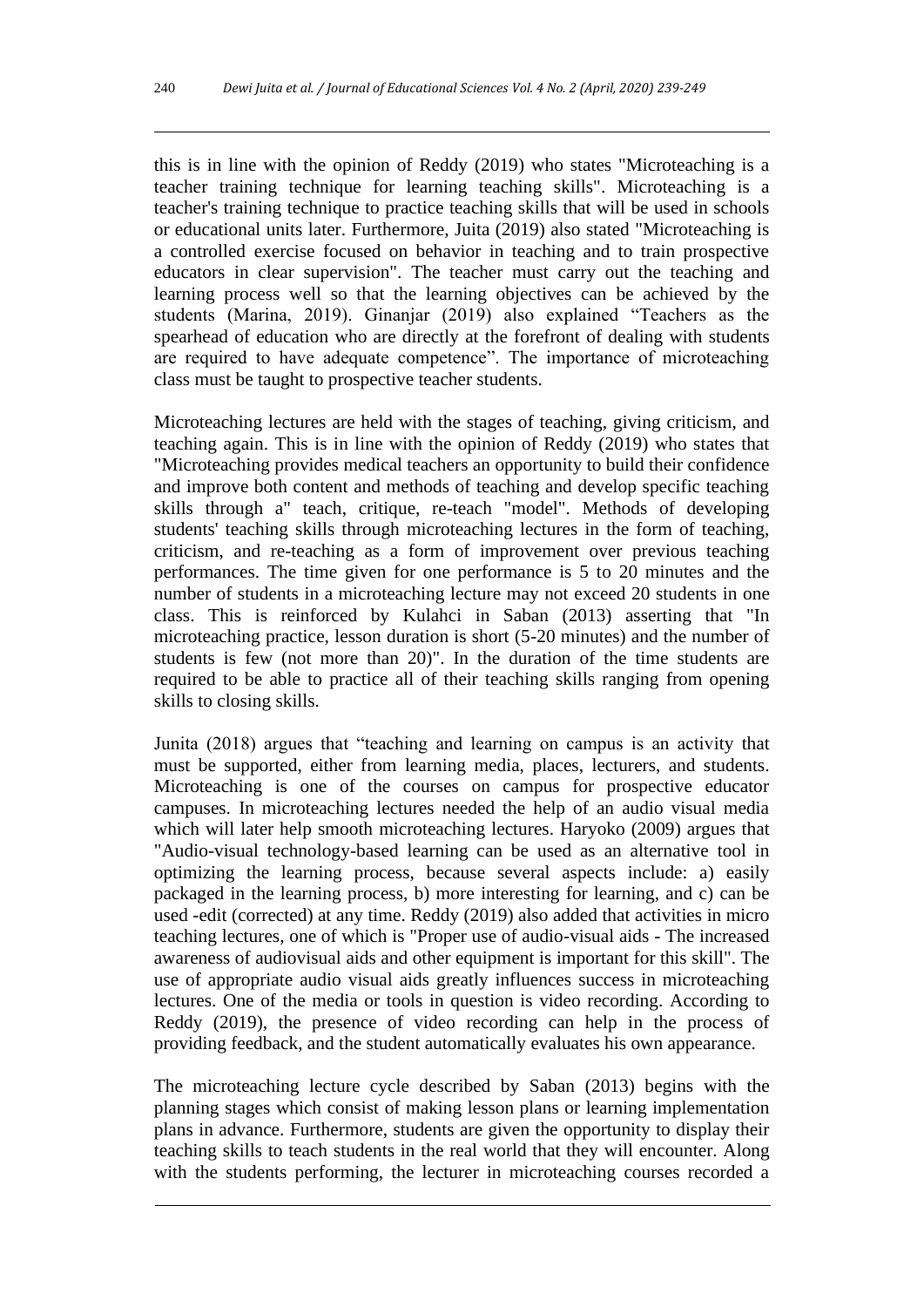video of the students' performances. Furthermore, the lecturer together with students watch and listen together the results of the video recording. Furthermore, it enters the stage of criticism, where lecturers and students make a show of the appearance of the students who appear.

The importance of the video recording of student performance appearances in microteaching lectures as an effort to provide feedback on student performances as well as providing joint criticism between microteaching lecturers and their fellow students. However, the facts on the field that occur in the Department of Biology in FTIK IAIN Kerinci are the unavailability of maximum infrastructure in microteaching lectures. Video recording is not accompanied in the microteaching room. The room is not suitable for use as a microteaching room. The microteaching room in the department is just a commonly used lecture room which is very uncomfortable to use for a microteaching lecture room. This is due to the number of disturbances from outside the classroom. The number of students who should ideally not exceed 20 students cannot be realized. The number of students in 7B microteaching class is 24 students, and the number of 7C microteaching students is 29 students. This is very far from the ideal conditions in microteaching lectures.

Based on the imbalance between ideal conditions and the reality that researchers see, it causes the desire of researchers to find solutions as a form of improvement efforts made by researchers as lecturers in microteaching courses. The problem of classrooms, researchers are not likely to make improvements because it is the authority of the campus in providing adequate facilities and infrastructure for their students. From the number of students, lecturers also do not have a solution other than talking about it at the department level but again it cannot be broken down into several classes because of the limitations of the existing lecture room in the biology department of IAIN Kerinci FTIK. Furthermore, for video recording, lecturers and researchers have a solution to overcome this in the form of the use of Google classroom along with YouTube media in microteaching lectures in order to improve the quality of microteaching lectures in the Biology Department of IAIN Kerinci. The quality of the microteaching lecture referred to is the quality of the microteaching lecture process which should use video recordings used to review student teaching performances can be fulfilled by presence of google classroom accompanied by the youtube media.

Gunawan (2018) explained that "Google classroom (or in the Indonesian language, Google's classroom) is a porch of learning that can be devoted to every scope of education .......". Google classroom can be accessed via computer and student android. This is in line with the opinion of Gunawan (2018) who explained that "Utilization of Google Classroom can be via multiplatform, that is, it can be via a computer and can be through a device". The use of google classroom is also free of charge which will burden students.

Google classroom is also presented to bring meaningful learning and make it easier for educators to manage learning. This was confirmed by Gunawan (2018) who explained that "Through the Google Classroom application it is assumed that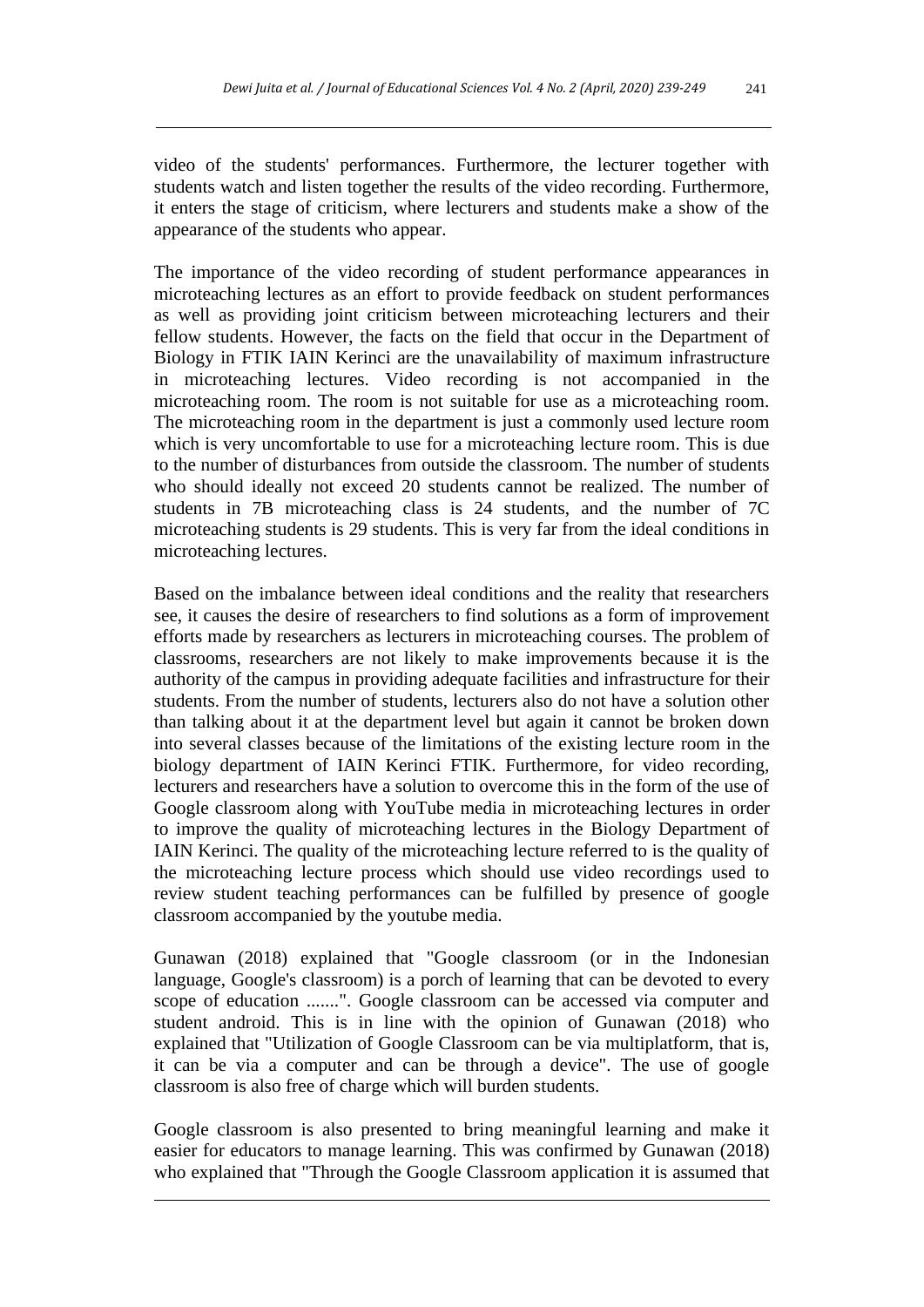learning objectives will be more easily realized and full of meaningfulness". Therefore, the use of Google Classroom actually makes it easier for teachers to manage learning and convey information precisely and accurately to students (Hardiyana, 2015). Gunawan (2018) also added that "Teachers can take advantage of various features found in Google Classroom such as assignments, grading, communication, time-cost, archive courses, mobile applications, and privacy".

Through the use of google classroom, educators can monitor student progress through digital footprints that can be seen from several tools such as Docs, Drive, Presentations, YouTube (Bondarenko, 2019). Youtube contains useful videos that can be published publicly or privately. This is in line with the opinion of Khan (2017) which states that "YouTube is a go-to resource for viewing videos". The video referred to in this study is a video of students during teaching appearances in microteaching lectures that are uploaded on YouTube and can be watched by students and lecturers through their respective android / devices. With the hope to be able to replace or overcome the inadequacy of facilities and infrastructure that is available in the Department of Biology, FTIK IAIN Kerinci in the form of a video recorder. So that, the quality of microteaching lectures will improve with the use of google classroom along with the youtube media because of the availability of microteaching lectures with their presence.

Based on the description above, researchers are interested in examining the role of Google classroom with you tube media in an effort to improve the quality of microteaching lectures in the Biology Department of IAIN Kerinci. Improving the quality of microteaching lectures will later be obtained from the opinions of students by distributing student questionnaires to the role of Google classroom along with YouTube media in addressing the unavailability of video recorders to support microteaching lectures which will eventually lead to providing feedback on student performance. Whatever the purpose of this study is to find out how students' responses to the use of google classroom accompanied by youtube media in microteaching lectures and how the role of google classroom accompanied by youtube media in improving the quality of microteaching lectures is characterized by increased student teaching skills over time. The benefits of this research are aimed at lecturers or other instructors who have the same obstacles in terms of facilities and infrastructure in supporting sub-optimal learning activities that can use the solutions offered by researchers and through this paper the researcher also hopes that the institution can pay more attention to facilities and infrastructure that feasible in supporting the microteaching lecture process in the Biology Department of IAIN Kerinci.

# **2. Methodology**

# *Types of research*

The approach used to achieve the objectives of this study is through quantitative research approaches using descriptive methods. Fraenkel (1993) explains "Quantitative Research is usually based on their work on beliefs that facts and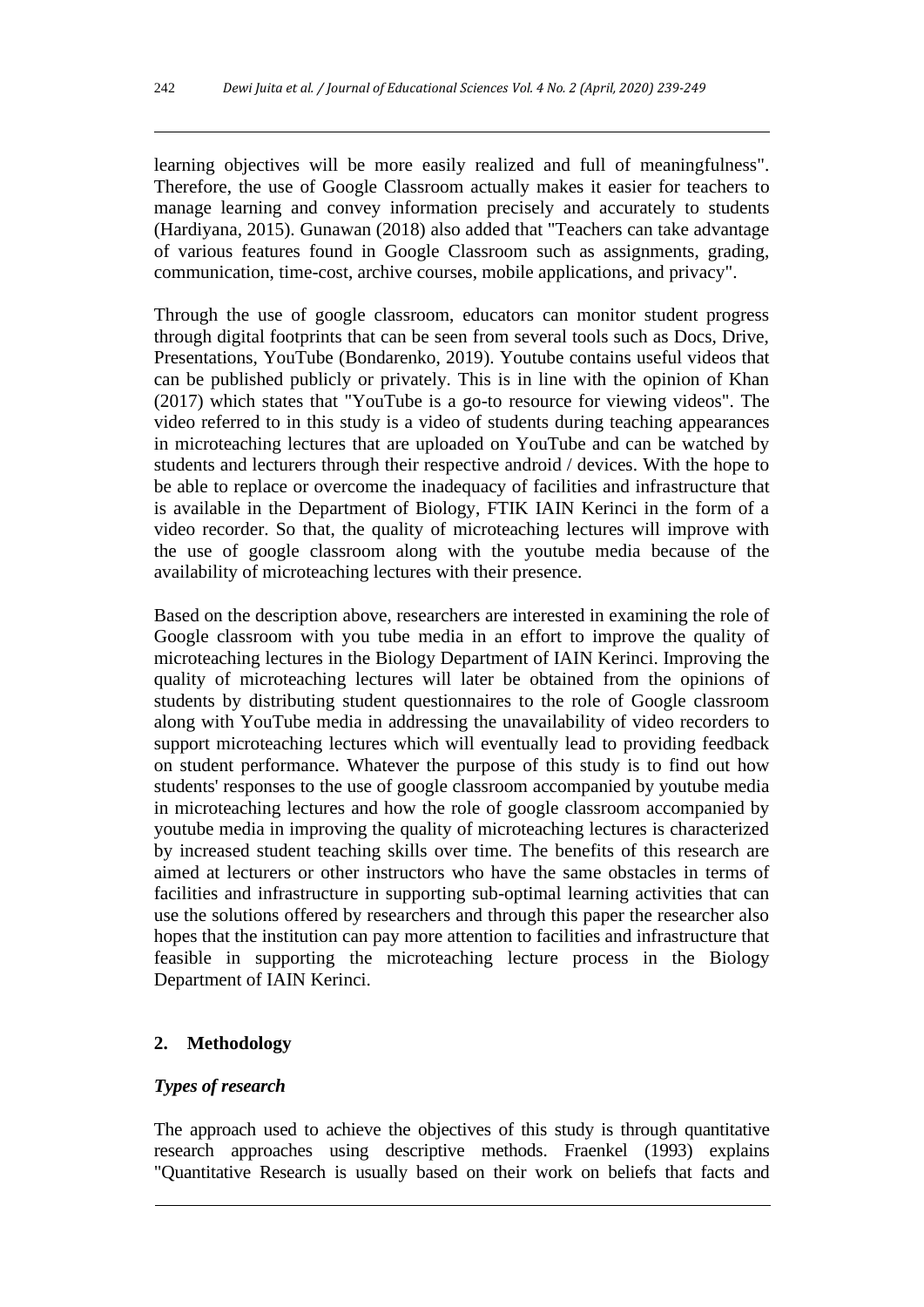feelings can be separated, that the world is a single reality made up of facts that can be discovered". Research that uses a quantitative approach believes that facts and feelings can be separated. Everything that is seen and observed and reported is based on facts and not the subjectivity of human feelings. Furthermore, Putra (2010) also argues that "research with a quantitative approach that is research carried out to explain, test the relationships between variables, determine the casuality of variables, test theories and look for generalizations that have predictive value (to predict a phenomenon)". Researchers choose research using a quantitative approach because later researchers will explain the results of research in the form of numbers and try to explain the relationship variables that have been raised in this study.

Furthermore, the method used by researchers is a descriptive research method. Descriptive research method is a research that has the purpose of describing a symptom, event, and event at a certain time (Yanti, 2006). This is also in line with the opinion of Priyono (2008) in his book entitled Quantitative Research Methods which argues that "descriptive research is carried out to provide a more detailed picture of a phenomenon or phenomenon". Questions in descriptive research are identical to using the question "how" in developing existing information (Priyono, 2008). The researcher chose to use the descriptive method because the researcher wanted to describe clearly how the students' responses during using Google classroom accompanied YouTube media during the microteaching lecture process took place and provided a clear picture related to the role of Google classroom along with YouTube media in improving the quality of microteaching lectures.

Data collection techniques that researchers used in this study were questionnaires, interviews, and assessment sheets. The research instrument used refers to the data collection techniques used in the form of student questionnaire responses sheets, interview sheets, teaching skills assessment sheets, and photo documentation. The assessment sheet contains 8 (eight) components of teaching skills that will be assessed in the form of a) skills to open lessons consisting of 5 (five) components in the form of attracting students' attention, motivating students to involve themselves, conveying learning objectives, conveying material, and apperception, b) skills in delivering / explaining material consisting of 5 (five) components including clarity of explanation, examples and illustrations, organization of material, emphasis on important points, and feedback, c) questioning skills that have 5 (five) indicators in the form of clear and concise questions , reference questions, turn distribution to answer questions, think time allocation, and interaction of answers to each question, d) skills provide reinforcement which has 5 (five) indicators in the form of verbal reinforcement, non-verbal reinforcement, use of reinforcement, and the principle of giving reinforcement, and variations of reinforcement , e) the skills to do variations that have 3 (three) components e variation in teaching styles, variations in interaction patterns, and variations in media use, f) media use skills which consist of 3 (three) components in the form of media performance and clarity of writing on the media, compatibility of the media with objectives and materials, and the ability to use media, g ) classroom management skills consisting of 6 (six) components which include arranging seats according to the strategies used, organizing students so students are actively involved in teaching activities, organizing and utilizing learning facilities, responsive to the learning situation, giving timely reprimands and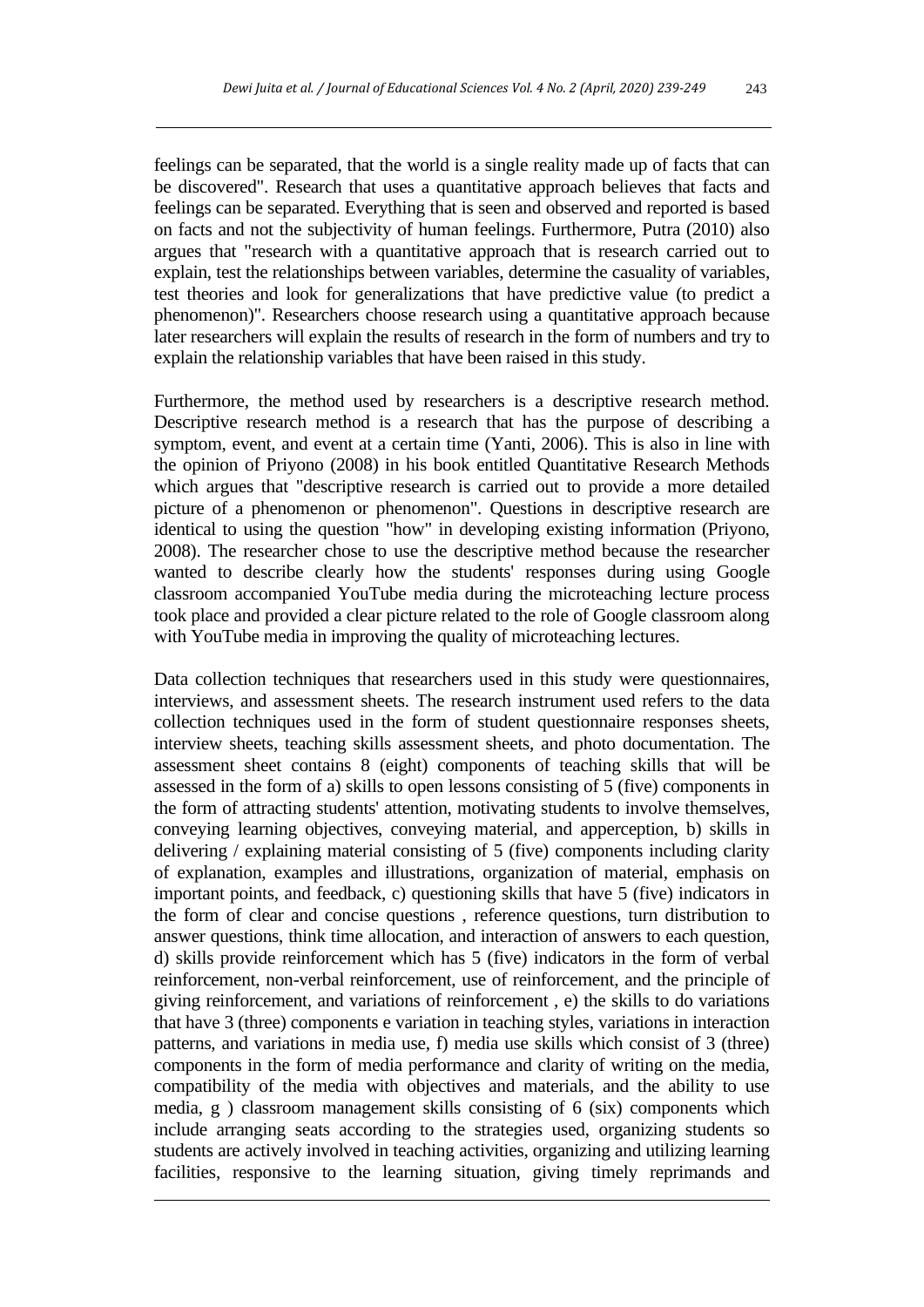regarding the objectives, and returning the conditions of learning to optimal conditions, and h) skills to close the lesson which includes 3 (three) components in the form of concluding lessons, carrying out an assessment of both the process and results, and providing follow-up. Improvement of teaching skills seen from the appearance of students at the first meeting until a tenth meeting.

Research results from these instruments will be analyzed using descriptive statistics. Furqon (2011) explains that "Descriptive statistics work only to get a description (description) or measurements about the data in hand". The size of the data in question can be in the form of average values, media, mode, standard deviations, and can also be displayed in the form of graphs, diagrams, etc. This is reinforced by Putra (2010) who argues that the results of data analysis using descriptive statistics can be categorical data including bar charts, pie charts, pareto and also can be in the form of numerical data including graphic lines, scater diagrams, order ray, steam and leaf , and continuity table.

Population is the whole element or elements that we will examine (Putra, 2010). The population that is the object of this research is 7th semester students consisting of classes 7A, 7B, 7C, and 7D. The sampling technique used in this study is cluster random sampling where the population has homogeneous group characteristics (Priyono, 2008). The sample used in this study was students in class 7B, amounting to 24 students and class 7C, amounting to 29 students.

To find out the improvement in the quality of microteaching lectures, which was marked by an increase in student teaching skills through the use of google classroom accompanied by youtube media, researchers used <N-Gain> with the categories in Table 1.

| Number. | <b>Interval</b>                                | <b>Average Improvement</b><br>Category |
|---------|------------------------------------------------|----------------------------------------|
|         | $\langle$ N-Gain $>$ $>$ 0.7                   | High                                   |
|         | $0.3 \le \langle N \text{-Gain} \rangle < 0.7$ | Medium                                 |
| 3.      | $\langle$ N-Gain $>$ $<$ 0.3                   | Low                                    |

Tabel 1. <N-Gain> Category

#### **3. Results and Discussion**

The use of google classroom that is used in microteaching lectures is included in classes 7B and 7C. Display google classroom that researcher use can be seen in Figure 1 and 2.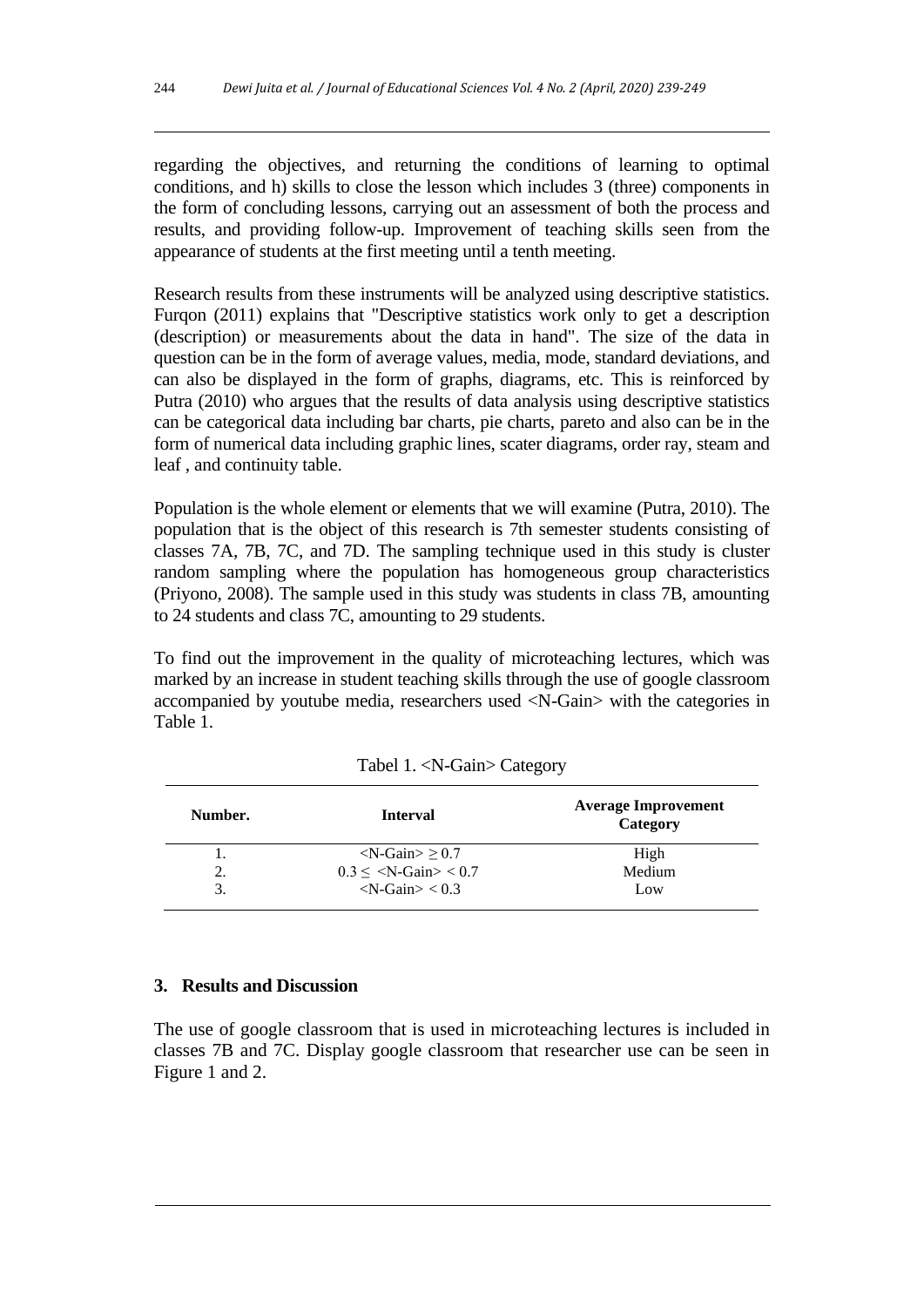|    | <b>Dewi Juita Classroom</b><br>Fisika Dasar, Metodologi Penelitian, Profesi Keguruan, Microteaching |               |           |        |        | త                   | $\frac{1}{2}$ |  |
|----|-----------------------------------------------------------------------------------------------------|---------------|-----------|--------|--------|---------------------|---------------|--|
|    |                                                                                                     | <b>Stream</b> | Classwork | People | Grades |                     |               |  |
|    | microteaching 7B                                                                                    |               |           |        |        |                     | ፡             |  |
|    | nilai akhir microteaching 7b<br>Ш                                                                   |               |           |        |        | Posted Jan 2        |               |  |
|    | penampilan utari<br>Ш                                                                               |               |           |        |        | Posted Nov 14, 2019 |               |  |
|    | penampilan dianti<br>Ш                                                                              |               |           |        |        | Posted Oct 26, 2019 |               |  |
| റി | penampilan lola                                                                                     |               |           |        |        | Posted Nov 14, 2019 |               |  |

Figure 1. The Display of Google Classroom Platform in Microteaching Class 7B

| microteaching 7C             | ٠                  |
|------------------------------|--------------------|
| nilai microteaching 7c       | Posted Jan 2       |
| penampilan yulia             | Posted Nov 6, 2019 |
| https://youtu.be/kXClhx4tYiQ |                    |
| <b>View material</b>         |                    |

Figure 2. The Display of Google Classroom Platform in Microteaching Class 7C

Figures 1 and 2 explain the teaching display of all students uploaded via youtube and displayed through google classroom. Students can jointly watch their performance directly and know the strengths and weaknesses in each teaching skill that is trained.

Based on the research objectives stated previously, there are two things that researchers will explain in detail in this section. First, to answer the formulation of research problems or research objectives related to how students' responses to the use of Google classroom along with YouTube media in microteaching lectures used instruments in the form of student response questionnaires. Based on the results of the questionnaire responses obtained 94% of students stated that they get constructive feedback using google classroom along with youtube media, 100% of students think that through the use of google classroom accompanied by youtube media can motivate them to always introspect themselves to make improvements to their abilities in teaching and evaluating independently of their performances, and 90.6% of students who stated that using google classroom along with YouTube can improve the quality of microteaching lectures.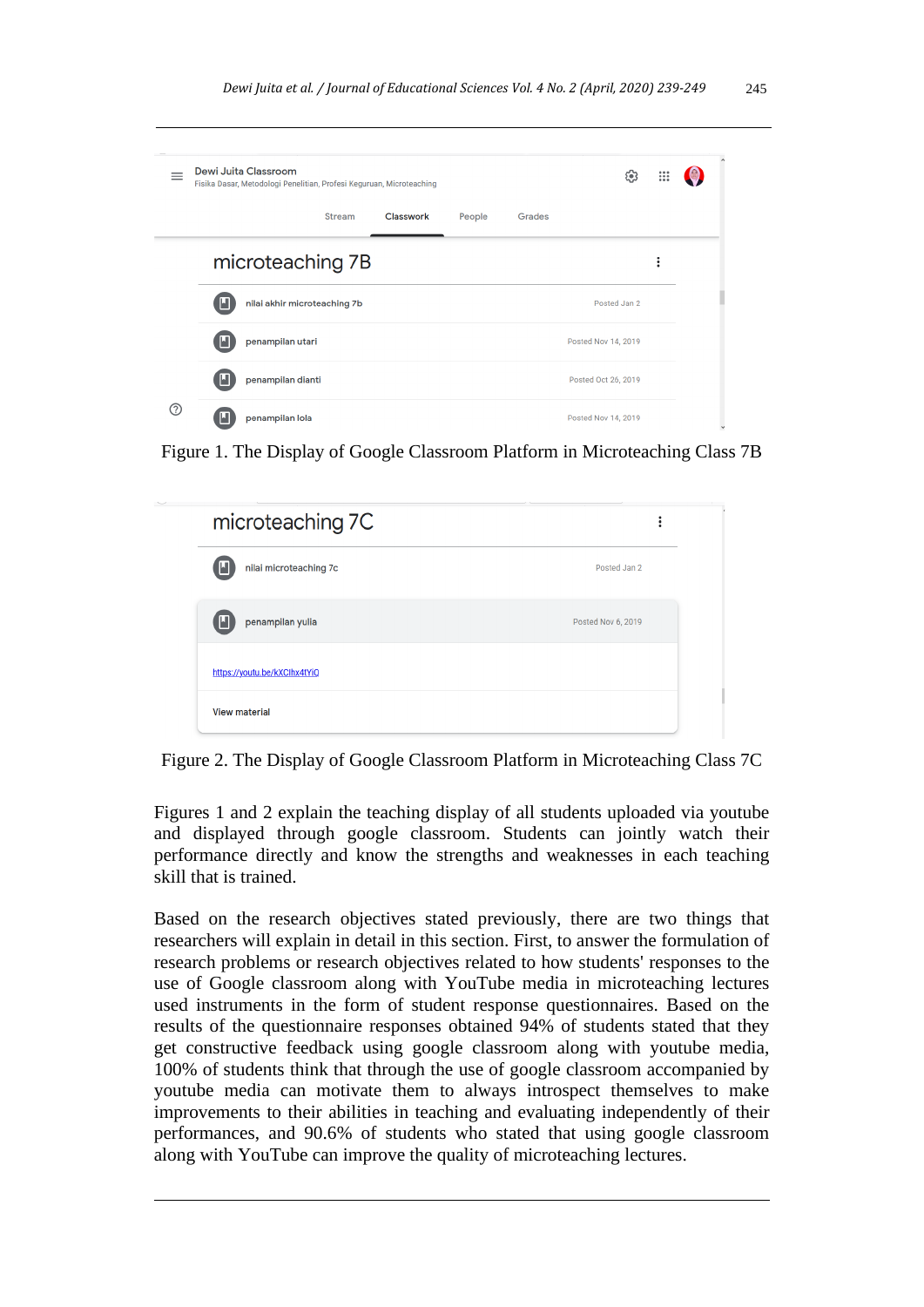Feedback is given by lecturers and colleagues in turn, feedback is provided via online via google classroom and in face-to-face sessions in microteaching lectures. Feedback is used by students to inspect their performances from time to time. Students can watch performances together and give feedback together and introspect performances from time to time. Students can watch their performances repeatedly and can see peers' performances as a comparison material, so students want to always improve their teaching skills.

Second, to answer the problem formulation or research objectives related to the role of Google classroom along with YouTube media in improving the quality of lectures as seen from the improvement in the values of students' teaching skills assessed by lecturers and colleagues through the microteaching assessment sheet instrument. Based on the 8 (eight) teaching skills obtained the following table.

| <b>Teaching Skills</b>           | Value of Students' Teaching Skills (Class 7B) |               |  |  |
|----------------------------------|-----------------------------------------------|---------------|--|--|
|                                  | <b>First Meeting</b>                          | Tenth Meeting |  |  |
| <b>Opening Lessons</b>           | 5,4                                           | 8,2           |  |  |
| Delivering / Explaining Material | 5,4                                           | 7,2           |  |  |
| Asking                           | 5,6                                           | 8,4           |  |  |
| Give Strength                    | 6,8                                           | 8             |  |  |
| <b>Perform Variations</b>        | 5,7                                           | 8,3           |  |  |
| Using Media                      | 5                                             | 7.3           |  |  |
| Perform Class Management         | 5.3                                           | 7.7           |  |  |
| Closing Lesson                   | 6                                             | 9             |  |  |

|  | Table 2. Teaching Skills Class 7B |  |  |  |
|--|-----------------------------------|--|--|--|
|--|-----------------------------------|--|--|--|

#### Table 3. Teaching Skills Class 7C

| <b>Teaching Skills</b>           | Value of Students' Teaching Skills (Class 7C) |                      |  |  |
|----------------------------------|-----------------------------------------------|----------------------|--|--|
|                                  | <b>First Meeting</b>                          | <b>Tenth Meeting</b> |  |  |
| <b>Opening Lessons</b>           | 5,2                                           | 7,4                  |  |  |
| Delivering / Explaining Material | 5                                             | 7                    |  |  |
| Asking                           | 5,6                                           | 8,2                  |  |  |
| Give Strength                    | 7                                             | 8,2                  |  |  |
| <b>Perform Variations</b>        | 5,3                                           | 8.3                  |  |  |
| Using Media                      | 5                                             | 7.7                  |  |  |
| Perform Class Management         | 5,2                                           | 7,7                  |  |  |
| Closing Lesson                   | 5,3                                           | 8.7                  |  |  |

Based on the table, we can see that there is improvement in student's teaching skills in two classes. The Highest value of this assessment is 10 (ten) and the lowest is 5 (five). From this graph, the value of  $\langle N-Gain \rangle$  can be calculated to see how much improvement in students' teaching skills from the first meeting to the tenth meeting. The results of the <N-Gain> value are shown in table 4.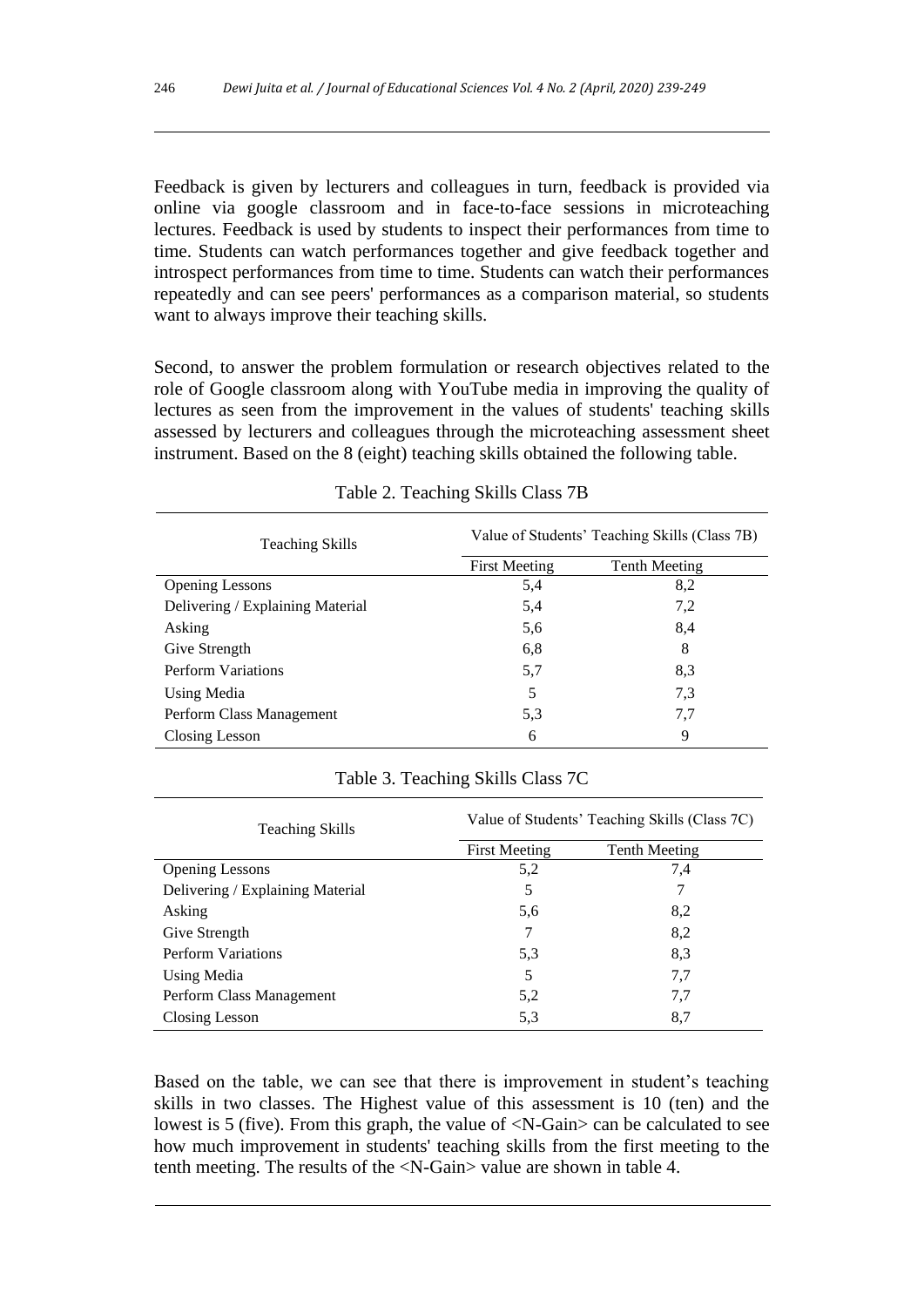| <b>Teaching Skills</b>           | $\langle$ N-Gain $\rangle$ Class 7B | $\langle$ N-Gain> Class 7C |
|----------------------------------|-------------------------------------|----------------------------|
| <b>Opening Lessons</b>           | $0.6$ (medium)                      | $0.46$ (medium)            |
| Delivering / Explaining Material | $0.4$ (medium)                      | $0.4$ (medium)             |
| Asking                           | $0.64$ (medium)                     | $0.6$ (medium)             |
| Give Strength                    | $0.38$ (medium)                     | $0.4$ (medium)             |
| <b>Perform Variations</b>        | $0.6$ (medium)                      | $0.64$ (medium)            |
| Using Media                      | $0.46$ (medium)                     | $0.54$ (medium)            |
| Perform Class Management         | $0.51$ (medium)                     | $0.52$ (medium)            |
| Closing Lesson                   | $0.75$ (high)                       | $0.72$ (high)              |
| Average                          | $0.54$ (medium)                     | $0.54$ (medium)            |

Table 4. Value of <N-Gain> Teaching Skills

The average increase in students' teaching skills is in the medium category. However, there is one component of students' teaching skills that is in the high category, namely the closing skills. Furthermore, after interviews with several students obtained some opinions from students related to the role of google classroom accompanied by youtube media in microteaching lectures. The interview results obtained are summarized into 3 (three) main points of review in the form of:

- 1. Students find it helpful to monitor their performance during repeated microteaching lectures,
- 2. Students can access easily and can anytime access the progress of their teaching skills from time to time
- 3. Students can easily access the appearance of their peers and make comparisons with themselves so that students are always motivated to always make improvements to their teaching skills so that microteaching lectures can be carried out properly.

Based on the results of the interview, it is clear the role of Google classroom along with YouTube media is very helpful for students in improving teaching skills which at the same time will provide an increase in the quality of microteaching lectures. Lecturers feel helped in carrying out classroom management. Lecturers can significantly re-display where each student's appearance lacks. The information will certainly be on target and real. Supporting lecturers are able to monitor student progress with a digital footprint that can be proven and accounted for.

# **4. Conclusion**

The use of google classroom along with YouTube media provides space for students to get feedback, self-introspection, and improve teaching skills. Through the use of the porch of the student, students can see repeatedly their appearance and can easily access the appearance of other colleagues so that it raises the desire of students to always make improvements. The use of google classroom along with YouTube media also helps improve the quality of the lecture process through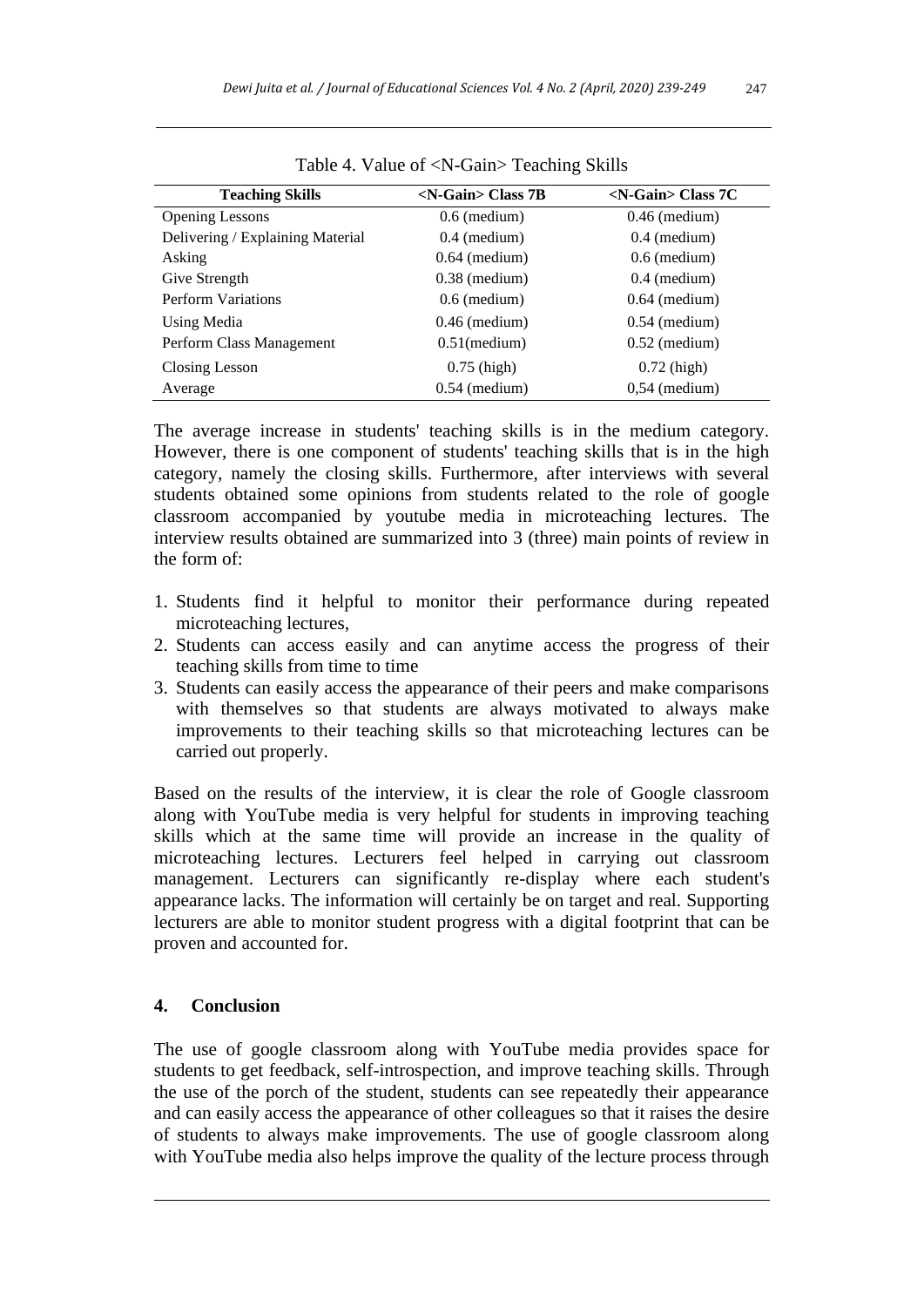video recording uploaded through YouTube media that can solve the problems of inadequate facilities and infrastructure in supporting the smooth process of microteaching lectures.

#### **References**

- Bondarenko, O., Mantulenko, S., & Pikilnyak, A. (2019). Google classroom as a tool of support of blended learning for geography students. *arXiv preprint arXiv,1902.00775*.
- Fraenkel, J. R., & Wallen, N. E. (1993). *How to design and evaluate research in education* (3 ed.). New York, NY: McGraw-Hill.
- Furqon. (2011). Statistika Terapan untuk Penelitian. Bandung: Alfabeta
- Ginanjar, A., Saragih, S., & Kartini, K. (2019). Effectiveness of learning with scientific approach in cooperative model of STAD-based type lesson study. *Journal of Educational Sciences*, *3(2),* 249-259.
- Gunawan, F. I., & Sunarman, S. G. (2018). Pengembangan kelas virtual dengan google classroom dalam keterampilan pemecahan masalah (problem solving) topik vektor pada siswa SMK untuk mendukung pembelajaran. *Prosiding Seminar Nasional Pendidikan Matematika Etnomatnesia*.
- Hake, R. (1999). *Analyzing change/ gain scores*. Indiana: Indiana University
- Hardiyana, A. (2015). Implementasi google classroom sebagai alternatif dalam meningkatkan mutu pembelajaran di sekolah. *Karya Tulis Ilmiah.*  Cirebon: SMA Negeri, 1.
- Haryoko, S. (2012). Efektivitas pemanfaatan media audio-visual sebagai alternatif optimalisasi model pembelajaran. *Jurnal Edukasi Elektro*, *5(1).*
- Juita, D., & Yusmaridi, M. (2019). Efektivitas pembelajaran leading by example pada mata kuliah micro teaching pada jurusan tadris biologi. *Journal of Natural Science and Integration*, *2(1),* 34-43.
- Junita, D., Suarman, S., & Kartikowati, S. (2018). Accomplishment motivation and soft skill related to learning achievement. *Journal of Educational Sciences*, *2(2),* 83-89.
- Khan, M. L. (2017). Social media engagement: What motivates user participation and consumption on YouTube?. *Computers in Human Behavior*, *66*, 236- 247.
- Marina, M., Indrawati, H., & Suarman, S. (2019). Application of moving class learning models and teacher pedagogical competence on learning motivation and student learning discipline. *Journal of Educational Sciences*, *3(1),* 72-83.
- Priyono. (2008). Metode Penelitian Kuantitatif. Sidoarjo: Zifatama *Publishing*
- Putra, A. (2010). Bahan Mata Kuliah Metodologi Penelitian Pendidikan (3 SKS). Padang: FMIPA UNP.
- Reddy, K. R. (2019). Teaching how to teach: microteaching (a way to build up teaching skills). *Journal of Gandaki Medical College-Nepal*, *12(1),* 65- 71.
- Saban, A., & Çoklar, A. N. (2013). Pre-service teachers' opinions about the microteaching method in teaching practise classes. *Turkish Online Journal of Educational Technology-TOJET*, *12(2),* 234-240.